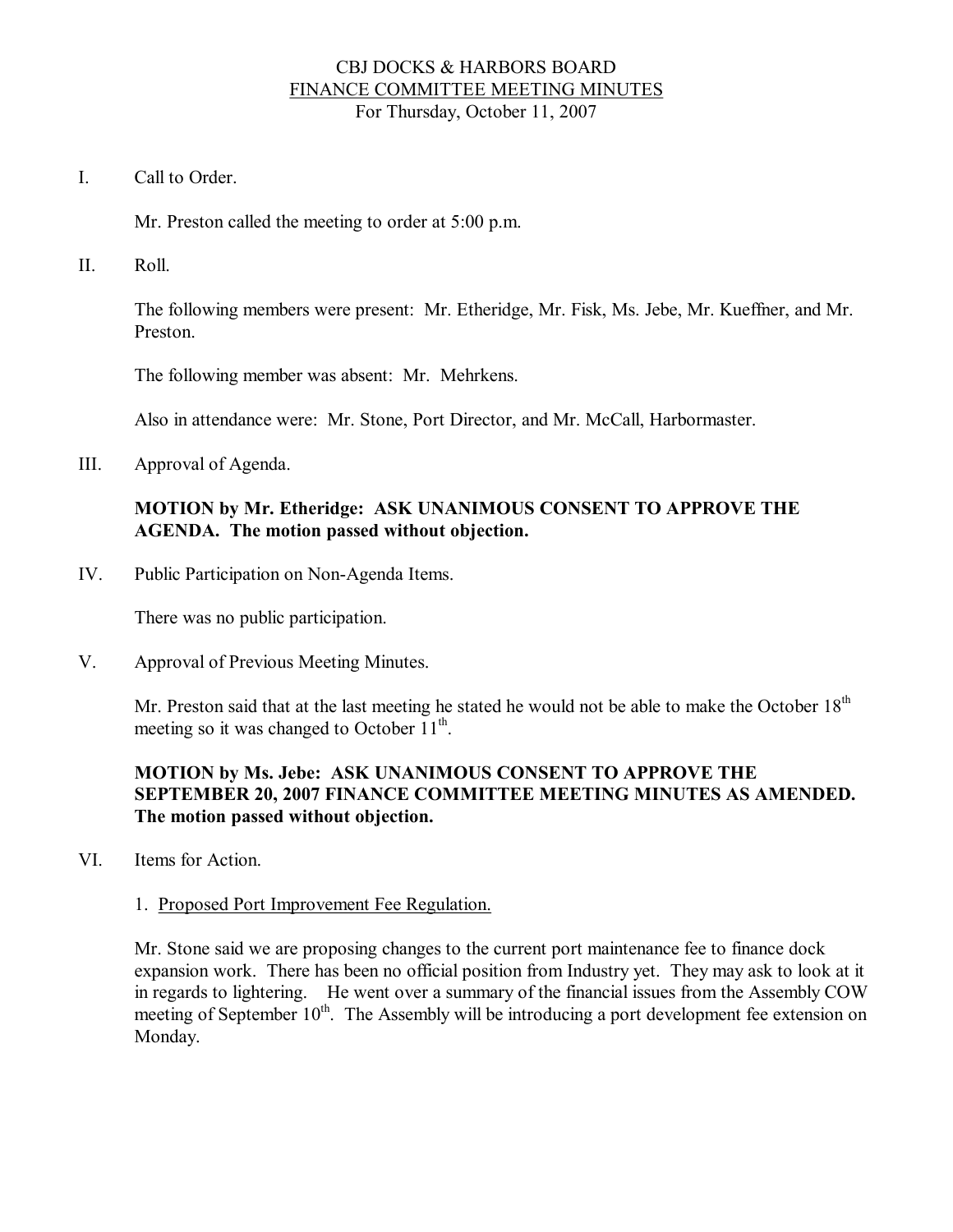#### VI. Items for Action (continued).

#### Public Hearing.

Mr. Chip Thoma said should this process bog down at some point, the State fees are available to Juneau. There will be about \$120 million available for these kinds of projects. It will be an op-in process by the City of Juneau to go into the State system. Mr. Day has said that Princess is expanding into Kodiak, Seward, and Valdez in 2008. They will use their small existing docks at these ports right now and smaller ships because of that. He expects there to be pressure for other companies to do the same and bigger docks to be built in these towns. There will be a use for these State funds in the future.

Mr. Aaron Brakel said he opposes raising the money since it is not yet tied to a specific alternative.

Mr. Preston said we are looking at a minimum of \$11.9 million if we do nothing but fix what is there. If this is passed, and it is determined in the future that we have enough money, we could revisit it and amend or repeal it.

VII. Items for Information/Discussion.

There were none.

VIII. Staff & Member Reports.

Mr. McCall said he was asked if you could purchase two slips and put multiple boats in the slips at any given time. There would be a problem with the paid through date. You could pay for two slips and each slip would be assigned to one vessel. When you put a different boat in that slip, you must inform the office so we would not be billing them for the second vessel. However, if you have more than the two boats in, the additional boats would have to pay either the daily or the monthly rate. The vessels have to be registered or documented to the person who is assigned the space.

Mr. Stone said the new Administrative Officer would start on November 5<sup>th</sup>. The Alaska Harbormaster's conference starts October 22<sup>nd</sup>.

Mr. Fisk said he would be gone for the rest of the month. He has been working on the matter of NOAA home porting. He has a power point presentation for the Lands Committee on the 22<sup>nd</sup> and will need someone to present it for him.

IX. Committee Administrative Matters.

Mr. Preston said the next Finance Meeting would be Thursday, November 15th at 5:00 p.m.

## Finance Committee Meeting Minutes